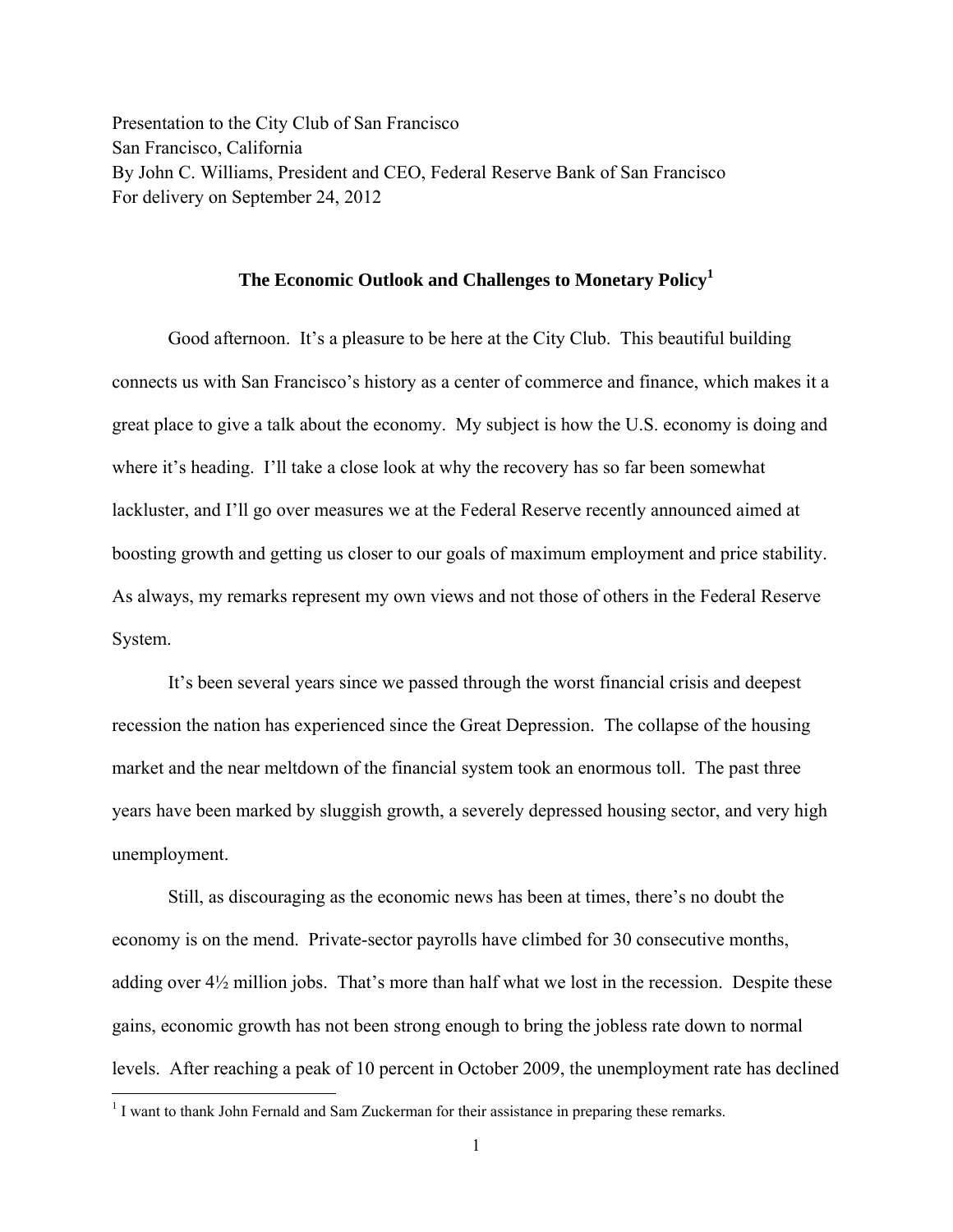by nearly 2 percentage points to 8.1 percent. That's real progress. But we still have quite a way to go to get the economy back to where it should be.

It's not that surprising that the recovery has been sluggish. It can take quite some time to get over a financial crisis and a severe recession like we just lived through. But the healing process is well under way.<sup>2</sup> Credit conditions are much improved from a few years ago. For many borrowers, interest rates are at or near historic lows. And lenders seem more willing to extend credit. Consumer and business demand pent up during the recession is reviving. We can see that, for example, in car sales, which collapsed during the recession. Now, with auto financing rates at rock bottom and more people working, motor vehicle sales have climbed over 50 percent from their recession lows.

Another encouraging development is that housing is once more showing signs of life. With the economy improving, mortgage rates at historically low levels, and homes extraordinarily affordable, confidence is returning to the housing market. Home sales are rising, and inventories of unsold homes have come down. We've started working off the huge backlog of foreclosed properties. Nationally, home prices have stabilized and are starting to rise. Here in San Francisco, we can even say that the housing market is heating up.

The recovery in housing includes a rebound in home construction, something particularly important for the health of the overall economy. Housing starts simply collapsed during the downturn, plummeting from a seasonally adjusted annual pace of over 2 million new units during the boom to around half a million in the depths of the recession. It's clear that, as a country, we built too many homes during the housing bubble. But it's just as clear that the dearth of homebuilding over the past four years can't continue forever if we are going to have

<sup>&</sup>lt;sup>2</sup> See Williams (2012a) for a discussion of the financial roots of the crisis and how they have affected the pace of recovery.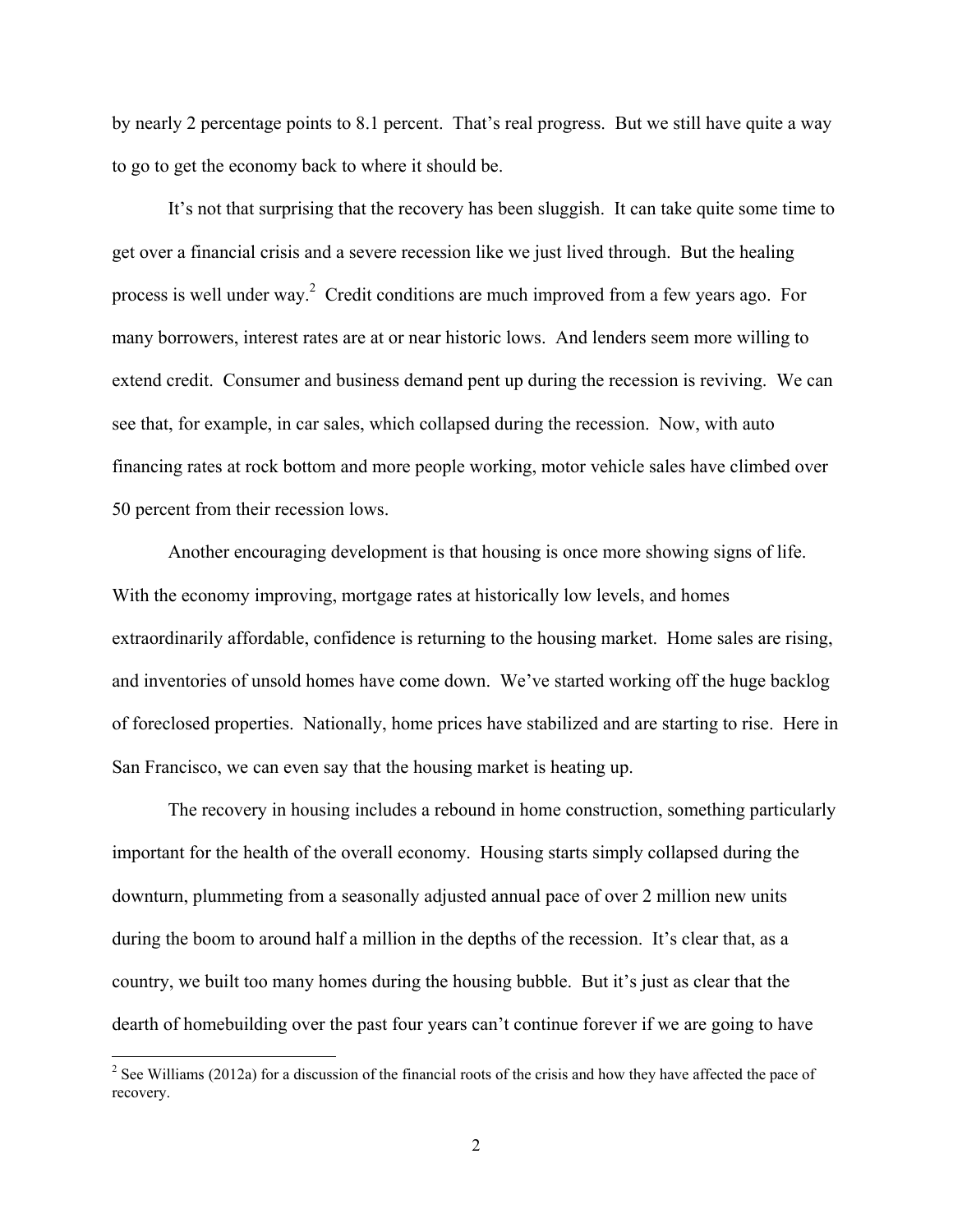enough homes for the nation's growing population. The latest data show housing starts rising to an annual rate of 750,000 units. That's a big increase from three years ago, but still well short of the longer-run trend of about 1.5 million units. Over the next few years, an ongoing recovery in housing construction should be one of the key drivers of economic growth.

I've highlighted a few sectors—autos and housing—that were hard hit during the recession, but are on their way back. Why then are we unable to shift into a higher gear of growth? Three reasons stand out: the European debt crisis and recession, the budget squeeze at all levels of government in the United States, and a pervasive sense of uncertainty.

I'll start with the situation in Europe. The crisis there has been a dark cloud hanging over global financial markets and our own economy for the past two years. Greece has already defaulted on its sovereign debt. Several other countries in the euro area are under severe stress. The European Union and the International Monetary Fund have put in place emergency support programs for Ireland and Portugal, in addition to Greece. It's a story that is in many ways familiar to Americans—too much borrowing, creditors exposed to huge losses, and investors running for cover. But there are critical differences. In Europe's case, some national governments are now in danger of default. In Greece, the government simply borrowed too much. In other countries, governments made large commitments to aid failing financial institutions. In all these cases, the downturn strained budgets further. As fear spread, these governments found themselves paying ever-higher interest rates, which made their fiscal plight even worse.

What started as a financial problem has morphed into a general economic downturn—and the shock waves are hitting us. With Europe in recession, U.S. companies are seeing lower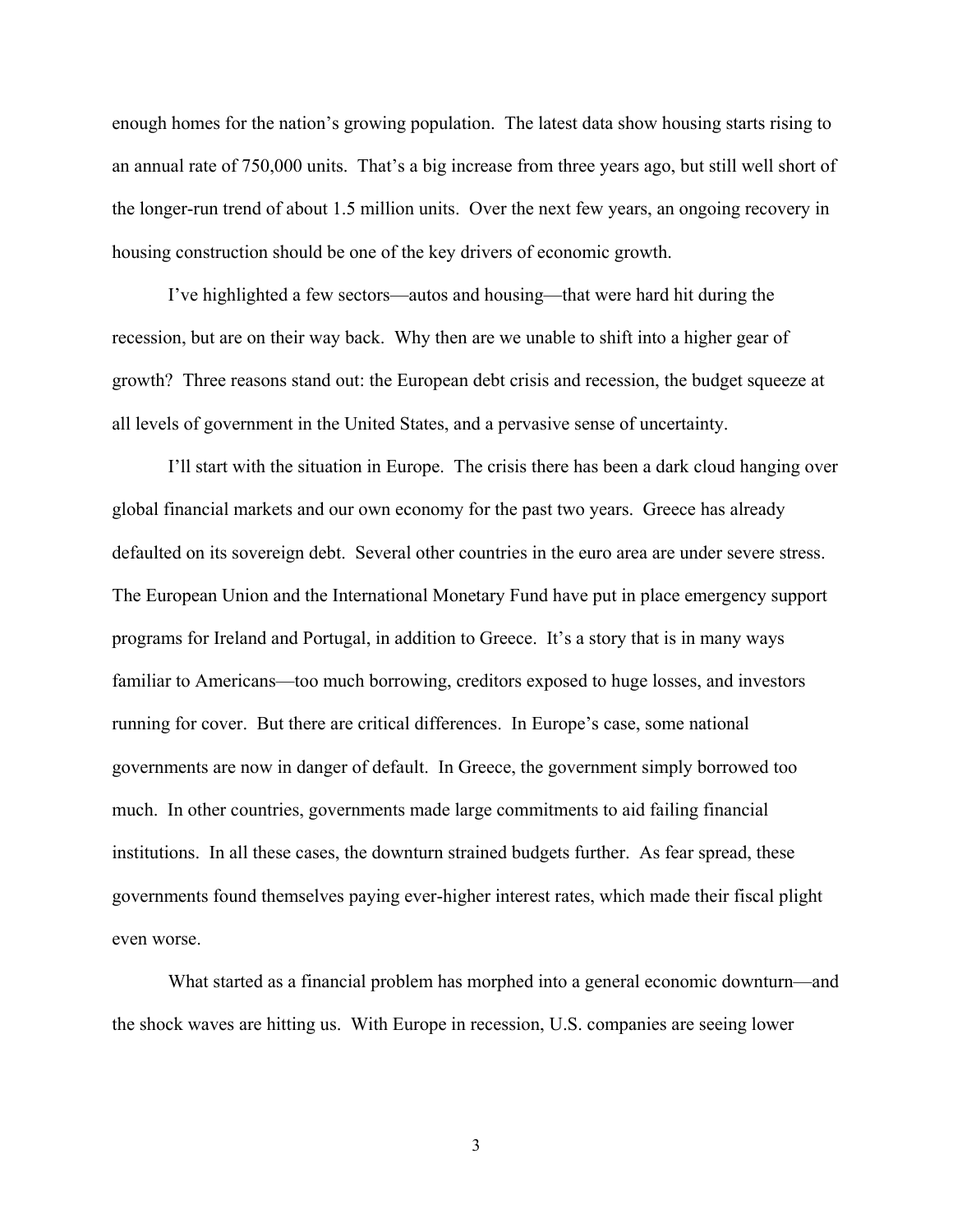demand for their products. The same is true for other countries that sell to Europe, such as China, and they are experiencing slowdowns as a result.

European authorities have taken important steps to contain the crisis. Recently, the European Central Bank announced a bold plan to stabilize the markets for government debt of countries under stress. This plan should buy time for European governments to put in place more comprehensive solutions for their banking and sovereign debt problems. But it is far from certain that European leaders will succeed in doing so. One challenge is that, in exchange for aid, authorities have demanded austerity measures, including tax increases and deep spending cuts. In the longer term, these measures are needed to put the government budgets of these countries on sustainable paths. But, in the near term, austerity has held down economic growth further, prolonging economic downturns and making it even tougher to trim budget deficits.

Europe is by no means the only thing pressing on the U.S. economy now. In our country, tax cuts and spending increases gave the economy a badly needed boost in the depths of the recession and early in the recovery. But these stimulus measures have been unwinding. At the same time, states and localities have cut spending and raised taxes as they struggled to balance their budgets. As a result, fiscal policy in the United States has shifted from the accelerator to the brakes as far as growth is concerned.<sup>3</sup> The numbers tell the story. Government consumption expenditures and investment, adjusted for inflation, have declined 5.4 percent over the past two years. That's equivalent to more than a one percent reduction in gross domestic product. This shrinkage of the government sector can also be seen in employment at the state, local, and federal levels. Total government employment has fallen by 680,000 jobs, or 3 percent, over the past four years.

 <sup>3</sup> See Lucking and Wilson (2012).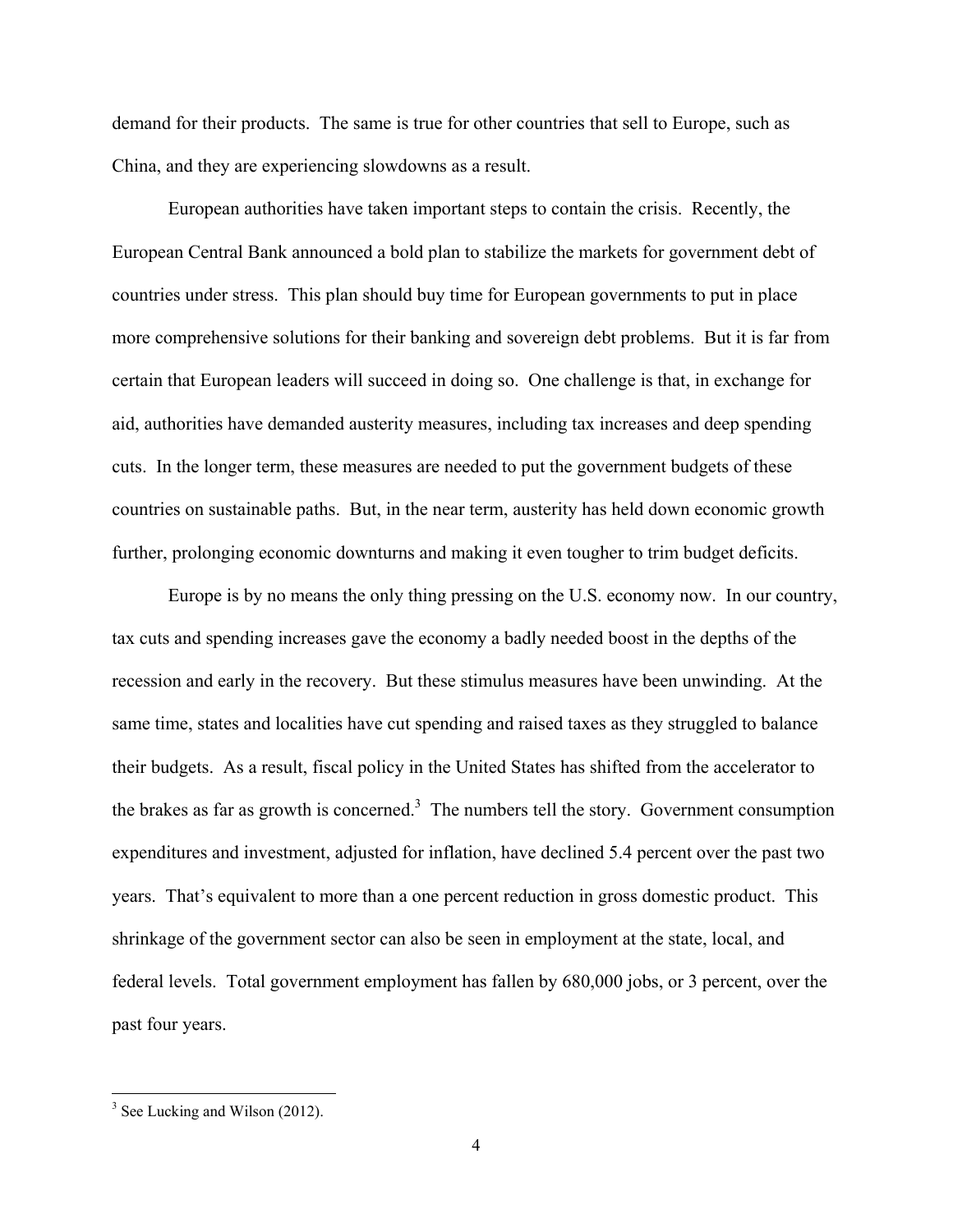The drag on the economy coming from shrinking government employment and lower spending could turn dramatically worse at the beginning of 2013. You may have heard the expression "fiscal cliff." It refers to large federal tax increases and spending cuts that will automatically take place under current legislation. These include ending the temporary payroll tax cut and extended unemployment benefits. Caps on some federal outlays and sharp cuts in others are also set to go into effect. In addition, the Bush-era tax cuts are scheduled to expire.

To be sure, I don't expect all these tax hikes and spending cuts to take place as scheduled. For example, it's likely that the Bush tax cuts will be extended temporarily and that some spending cuts will be deferred. Still, there's little doubt that a number of austerity measures will hit. I expect that to slow our economy's forward progress.

If my prediction is wrong though, and the entire range of fiscal cliff measures stays in place, the effects on the economy next year would be much more severe. The nonpartisan Congressional Budget Office estimates that the complete fiscal cliff package would knock 2¼ percentage points off growth in 2013 and push unemployment up a percentage point compared with the less draconian scenario I expect. If that happens, the economy could find itself teetering on the brink of recession.

This brings me to the third factor restraining growth: uncertainty. The crisis in Europe, the fiscal cliff, and, more generally, the tumultuous events of the past five years have unsettled consumers and businesses alike. In particular, they have fostered a high degree of uncertainty about the future and undermined the economic confidence that spurs spending and investment. Greater uncertainty causes households and businesses to save more out of fear over what lies ahead. With everyone hunkering down and preparing for the worst, businesses see a drop-off in demand for their goods and services. That in turn damps economic growth and drives up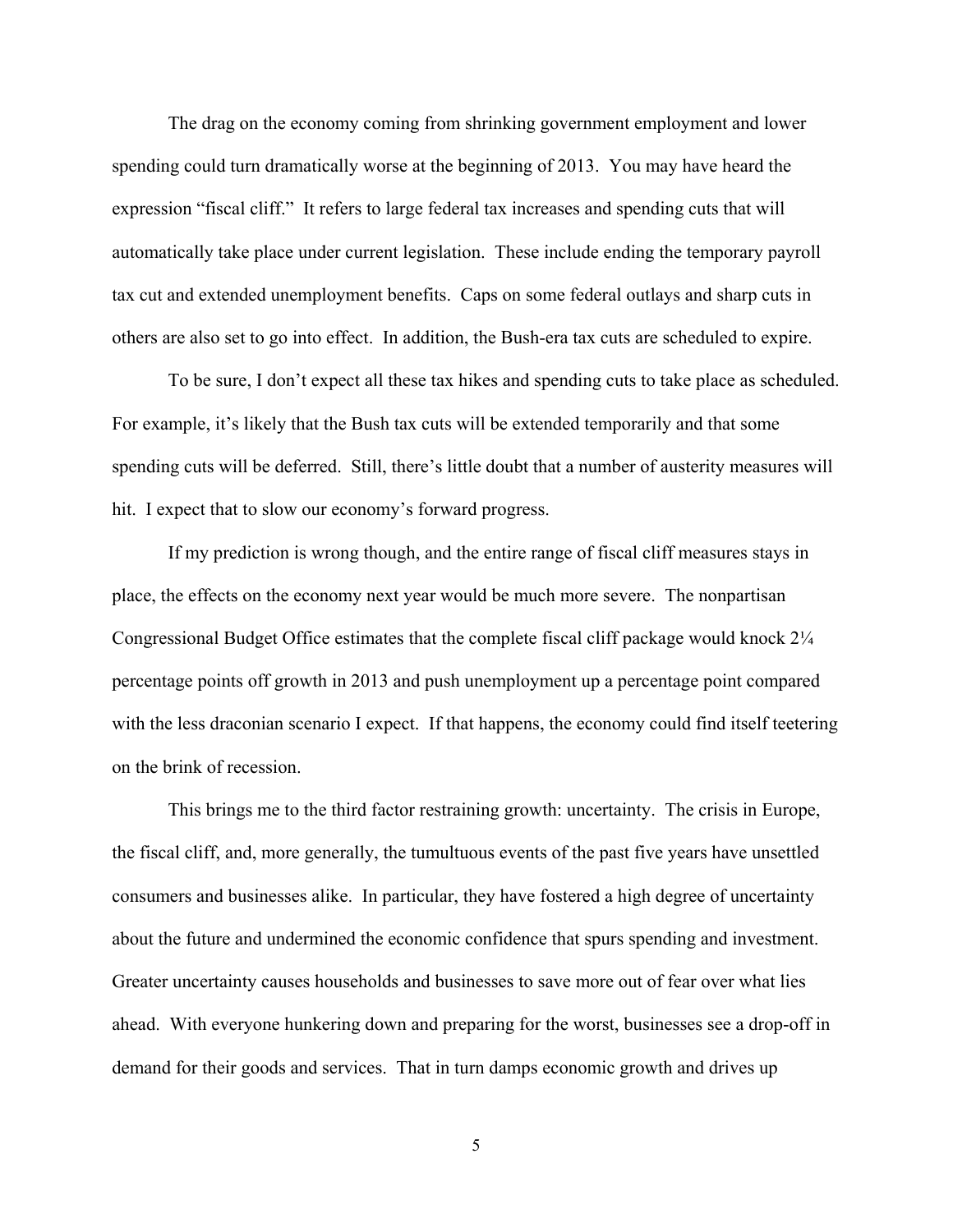unemployment.<sup>4</sup> Just about everyone I talk with stresses that pervasive uncertainty is holding back hiring and investment. Indeed, uncertainty about the economy—including federal fiscal policy—appears to have all but paralyzed some businesses, prompting them to postpone capital spending and payroll expansions.

I'd like now to offer my economic outlook and talk about what the Federal Reserve is doing to help keep our economy on the road of recovery, while keeping inflation low. As a backdrop for this discussion, it's useful to say a few words about the goals of monetary policy. Congress assigned the Fed two goals in setting monetary policy: maximum employment and price stability. In considering what maximum employment is, economists look at the unemployment rate. We tend to think of maximum employment as the level of unemployment that pushes inflation neither up nor down. This is the so-called natural rate of unemployment. It is a moving target that depends on how efficient the labor market is at matching workers with jobs. Although we can't know exactly what the natural rate of unemployment is at any point in time, a reasonable estimate is that it is currently a little over 6 percent.<sup>5</sup> In other words, right now, an unemployment rate of about 6 percent would be consistent with the Fed's goal of maximum employment. In terms of the Fed's other statutory goal—price stability—our monetary policy body, the Federal Open Market Committee, or FOMC, has specified that a 2 percent inflation rate is most consistent with our dual mandate.

So, how are we doing on these goals? As I said earlier, the economy continues to grow and add jobs. However, the current 8.1 percent unemployment rate is well above the natural rate, and progress on reducing unemployment has nearly stalled over the past six months. If we hadn't taken additional monetary policy steps, the economy looked like it could get stuck in low

 4 See Bloom (2009) and Leduc and Liu (2012).

 $<sup>5</sup>$  See Daly et al. (2012) and Williams (2012b).</sup>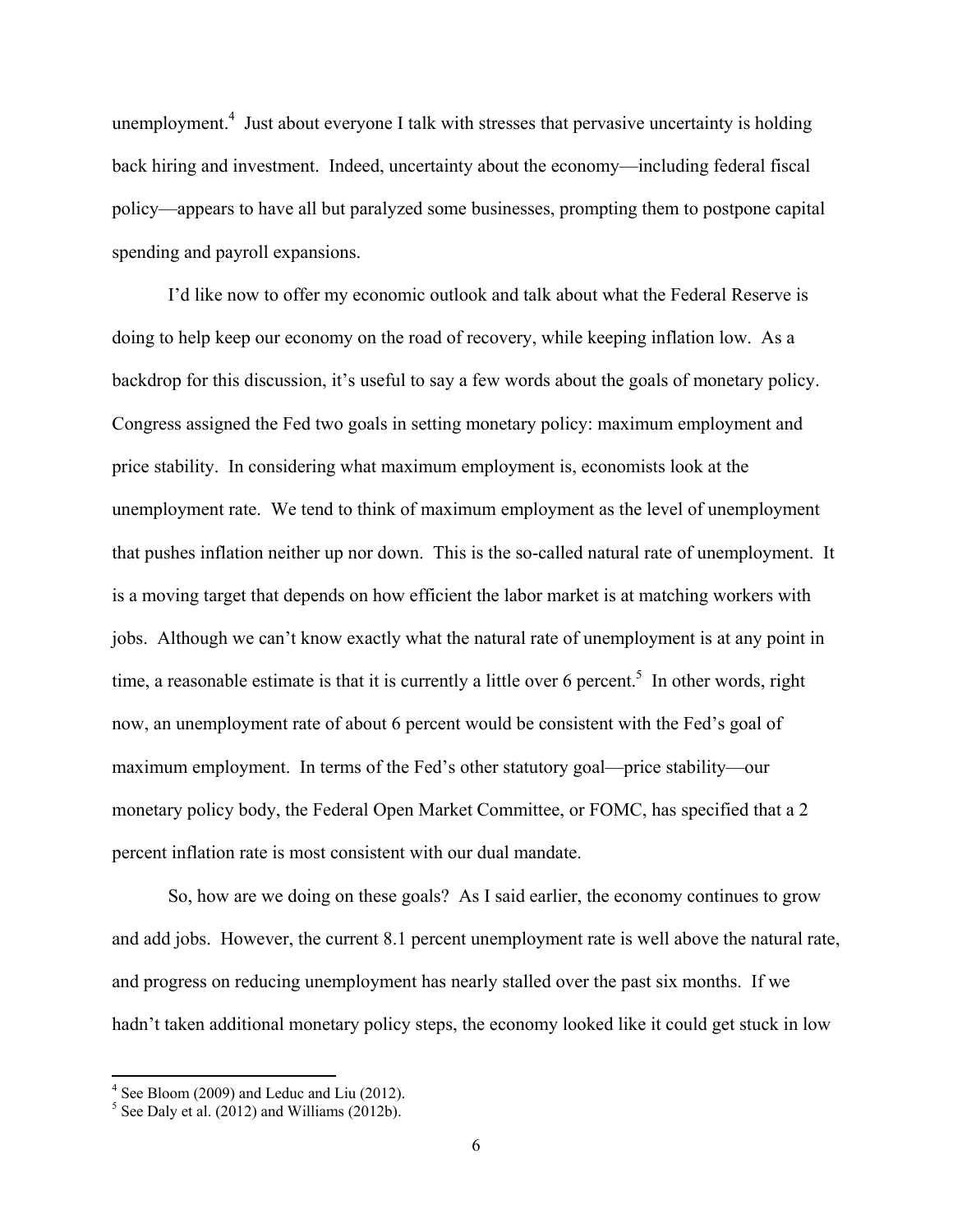gear. That would have meant that, over the next few years, we would make relatively modest further progress on our maximum employment mandate. What's more, the job situation could get worse if the European crisis intensifies or we go over the fiscal cliff. Progress on our other mandate, price stability, might also have been threatened. Inflation, which has averaged 1.3 percent over the past year, could have gotten stuck below our 2 percent target.

For the FOMC, this was the sobering set of circumstances we were staring at during our most recent policy meeting. Faced with this situation, it was essential that we at the Fed provide the stimulus needed to keep our economy moving toward maximum employment and price stability. So, at our meeting, we took two strong measures aimed at achieving this goal.<sup>6</sup>

First, we announced a new program to purchase \$40 billion of mortgage-backed securities every month. This is in addition to our ongoing program to expand our holdings of longer-term Treasury securities by \$45 billion a month. Second, we announced that we expect to keep short-term interest rates low for a considerable time, even after the economy strengthens. Specifically, we expect exceptionally low levels of our benchmark federal funds rate at least through mid-2015.

These actions work the same way monetary policy always does—by lowering borrowing costs and improving broader financial conditions.<sup>7</sup> For example, low interest rates cut the cost of borrowing to buy a car, making people more willing to make the purchase. And, as car sales increase—thanks to low interest rates—automakers need to produce more cars and more parts, which leads them to hire additional factory workers. This is exactly the kind of virtuous circle that provides the oomph in a healthy economic recovery.

 $\frac{6}{7}$  See Board of Governors (2012b).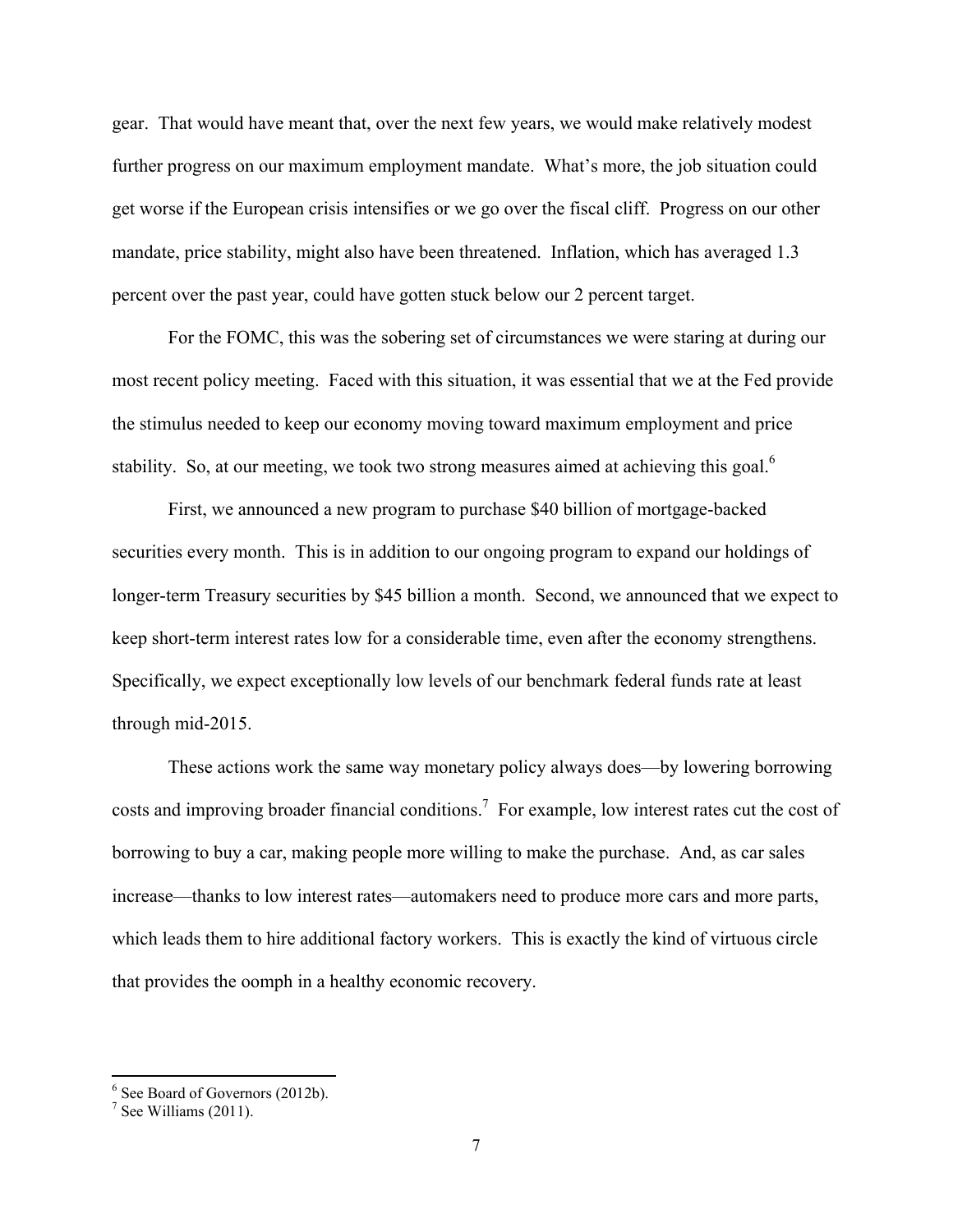We have already seen some benefits of our ongoing stimulus programs in the notable improvements in the sectors of our economy that are especially sensitive to interest rates, such as autos and housing. In particular, purchases of mortgage-backed securities have been very effective at bringing down mortgage rates. $8$  As I noted, the housing market remains depressed, but is now showing signs of life. Lower mortgage rates should provide another shot in the arm to the housing recovery at just the right time, just as it is beginning to generate some real forward momentum. Lower rates make owning a home more affordable, which increases demand for new housing. This increase in demand should put upward pressure on depressed house prices, making it easier for existing homeowners to refinance or sell their homes. The happy result could be a positive feedback loop of growing confidence and improving fundamentals in the housing market.

Thanks in part to the recent policy actions, I anticipate the economy will gain momentum over the next few years. I expect real gross domestic product to expand at a modest pace of about  $1\frac{3}{4}$  percent this year, but to improve to  $2\frac{1}{2}$  percent growth next year and  $3\frac{1}{4}$  percent in 2014. With economic growth trending upward, I see the unemployment rate gradually declining to about 7¼ percent by the end of 2014. Despite improvement in the job market, I expect inflation to remain slightly below 2 percent for the next few years as increases in labor costs remain subdued and public inflation expectations stay at low levels.

Of course, my projections, like any forecast, may turn out to be wrong. That's something we kept in mind when we designed our new policy measures. Specifically, an important new element is that our recently announced purchase program is intended to be flexible and adjust to changing circumstances. Unlike our past asset purchase programs, this one doesn't have a preset expiration date. Instead, it is explicitly linked to what happens with the economy. In particular,

 $8$  See Gagnon et al.  $(2011)$ .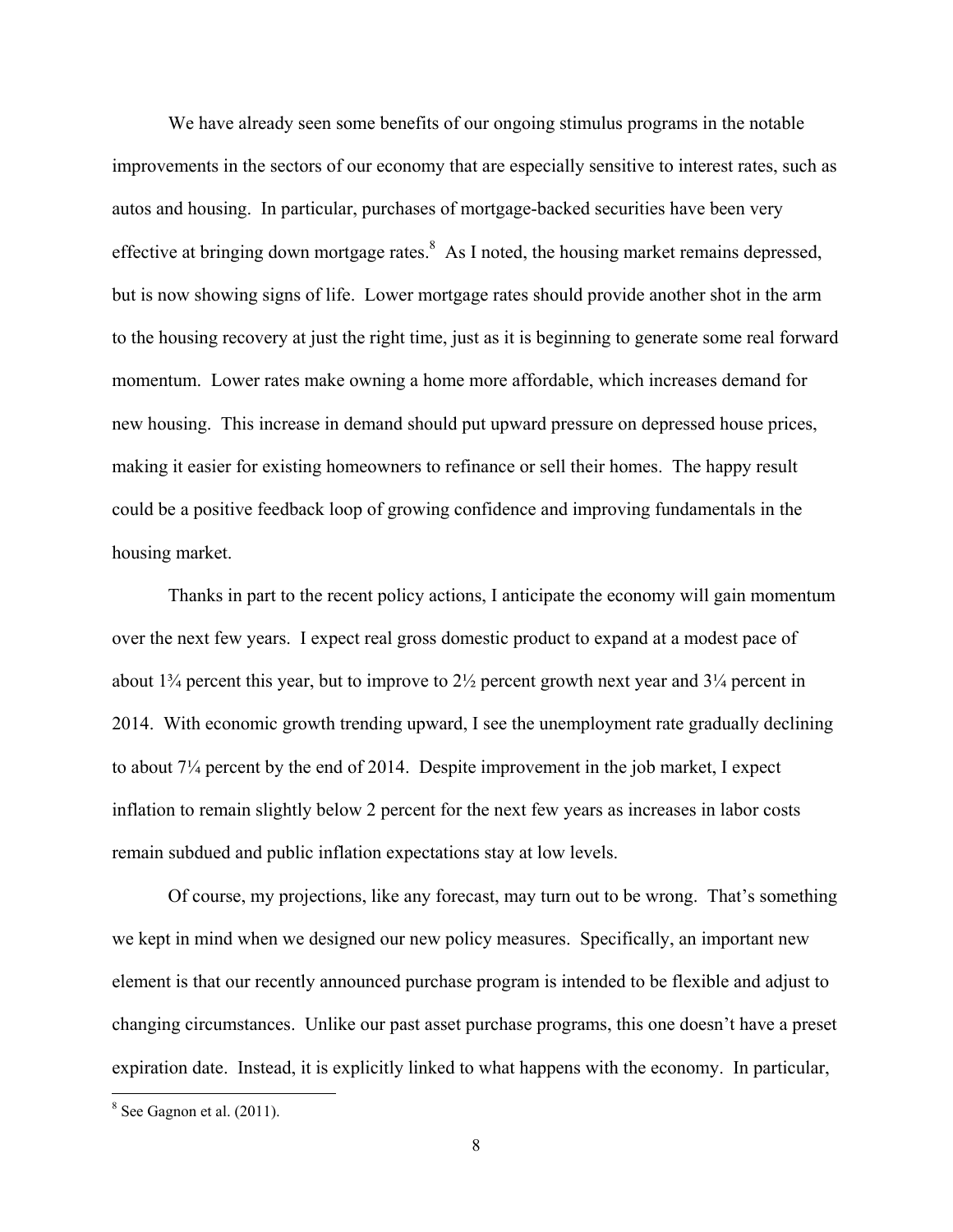we will continue buying mortgage-backed securities until the job market looks substantially healthier. We said we might even expand our purchases to include other assets.

This approach serves as a kind of automatic stabilizer for the economy. If conditions improve faster than expected, we will end the program sooner, cutting back the degree of monetary stimulus. But, if the economy stumbles, we will keep the program in place as long as needed for the job market to improve substantially, in the context of price stability. Similarly, if we find that our policies aren't doing what we want or are causing significant problems for the economy, we will adjust or end them as appropriate.

Let me emphasize that these policy actions are designed to help us achieve both our goals of maximum employment and price stability. Inflation continues to be low and inflation expectations are low and stable—what we economists call well anchored. In fact, over the past four years, the inflation rate has averaged a mere 1.2 percent. That's the lowest rate recorded over a four-year period since the early 1960s. And longer-term inflation expectations are at about the same level they were five years ago, before the Fed began taking unconventional monetary policy actions. The Fed's recently announced actions should help move inflation up a bit closer to our 2 percent long-run goal.

Clearly, the bigger problem today is high unemployment. Much of the discussion about monetary policy focuses on that issue—as it should. But, I want to stress, in no way has our commitment to price stability wavered. Inflation is something we watch carefully, and we remain determined to work toward our price stability objective.

Monetary policy cannot solve all problems that affect our economy. But it can help speed the pace of recovery and get our country back on track sooner. Our policy actions are completely consistent with the statement of longer-term goals and policy strategy the FOMC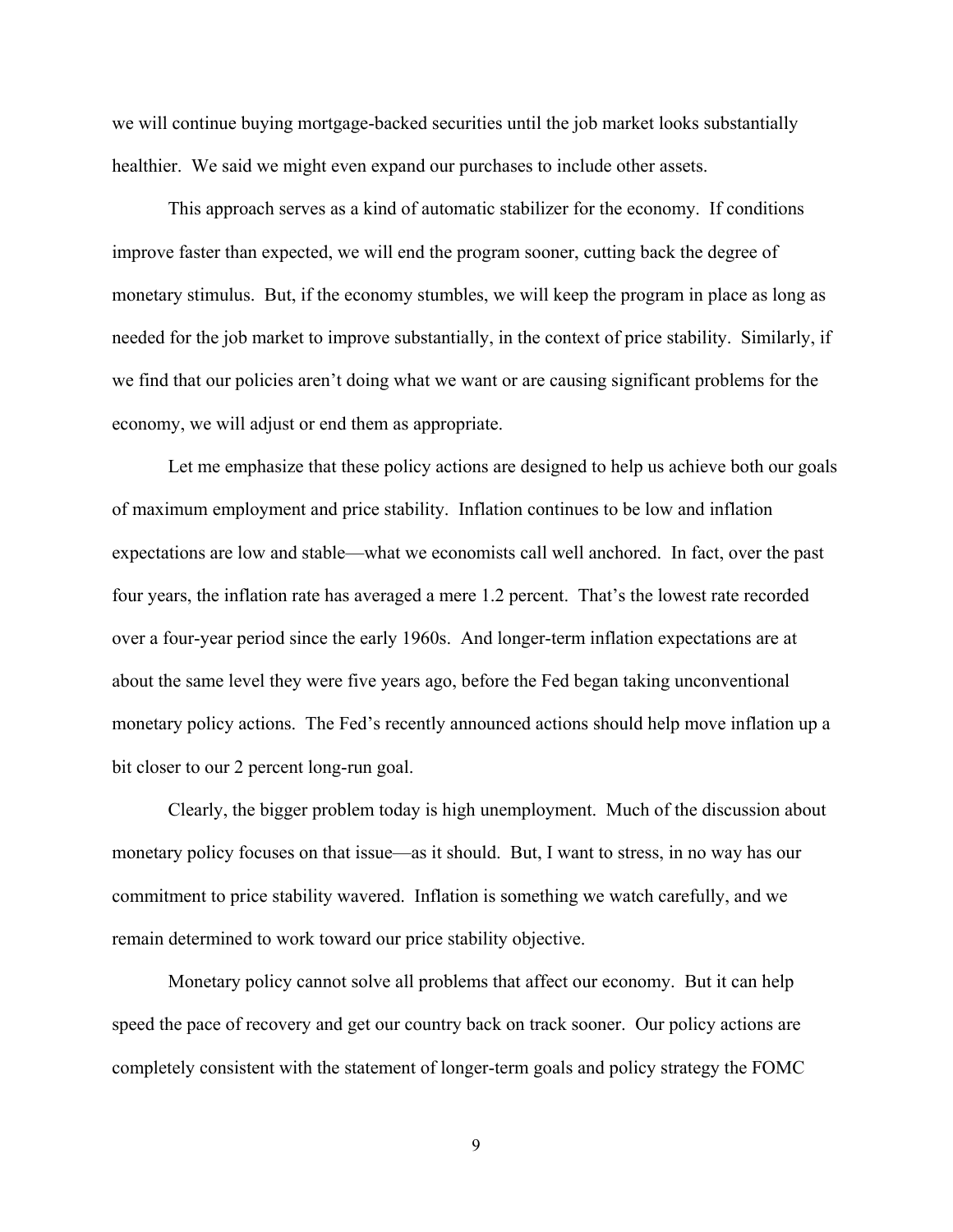released in January.<sup>9</sup> I'm convinced they represent the best course to move us closer to those goals. Thank you very much.

 9 For more information, see Board of Governors (2012a).